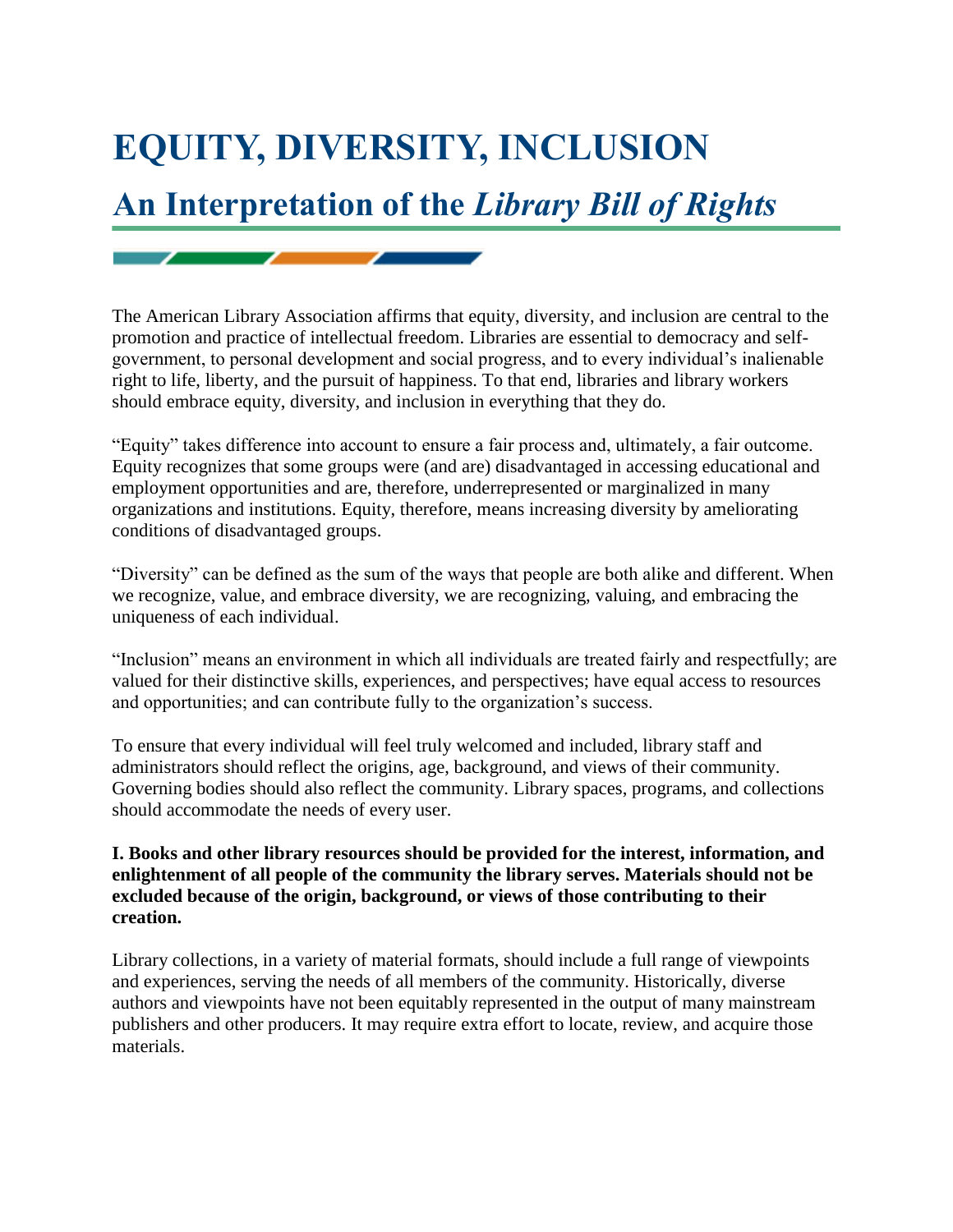Therefore, libraries should seek out alternative, small press, independent, and self-published content in a variety of formats. Libraries may benefit from cooperative arrangements and other partnerships to share in the work of locating and acquiring diverse materials. Interlibrary loan may complement but not substitute for the development of diverse local collections.

All materials, including databases and other electronic content, should be made accessible for people who use adaptive or assistive technology.

To provide equitable and inclusive access, libraries must work closely with diverse communities to understand their needs and aspirations, so that the library can respond appropriately with collections and services to meet those needs. All community members will feel truly welcomed and included when they see themselves reflected in collections that speak to their cultures and life experiences.

# **II. Libraries should provide materials and information presenting all points of view on current and historical issues. Materials should not be proscribed or removed because of partisan or doctrinal disapproval.**

Beyond merely avoiding the exclusion of materials representing unorthodox or unpopular ideas, libraries should proactively seek to include an abundance of resources and programming representing the greatest possible diversity of genres, ideas, and expressions. A full commitment to equity, diversity, and inclusion requires that library collections and programming reflect the broad range of viewpoints and cultures that exist in our world. Socially excluded, marginalized, and underrepresented people, not just the mainstream majority, should be able to see themselves reflected in the resources and programs that libraries offer.<sup>i</sup>

# **III. Libraries should challenge censorship in the fulfillment of their responsibility to provide information and enlightenment.**

By challenging censorship, libraries foster an inclusive environment where all voices have the opportunity to be heard. Inclusive materials, programs, and services may not be universally popular, but it is the library's responsibility to provide access to all points of view, not just prevailing opinions. Libraries should prepare themselves to deal with challenges by adopting appropriate policies and procedures. Libraries should respectfully consider community objections and complaints, but should not allow controversy alone to dictate policy.

Governing bodies, administrators, and library workers must discourage self-censorship. Fears and biases may suppress diverse voices in collections, programming, and all aspects of library services.<sup>ii</sup> Libraries should counter censorship by practicing inclusion.

# **IV. Libraries should cooperate with all persons and groups concerned with resisting abridgment of free expression and free access to ideas.**

American society has always encompassed people of diverse origin, age, background, and views. The constitutional principles of free expression and free access to ideas recognize and affirm this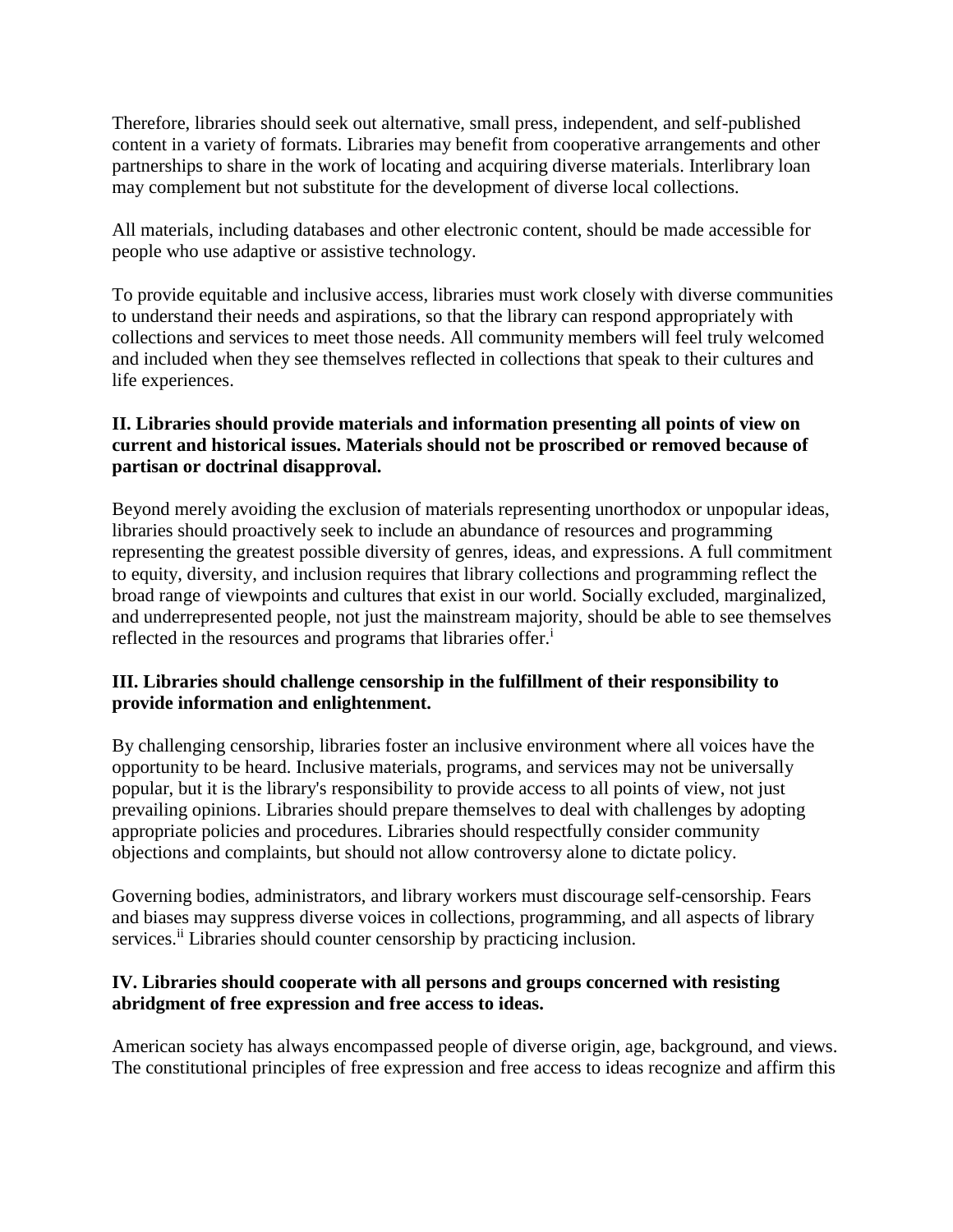diversity. Any attempt to limit free expression or restrict access to ideas threatens the core American values of equity, diversity, and inclusion.

Libraries should establish and maintain strong ties to organizations that advocate for the rights of socially excluded, marginalized, and underrepresented people. Libraries should act in solidarity with all groups or individuals resisting attempts to abridge the rights of free expression and free access to ideas.

# **V. A person's right to use a library should not be denied or abridged because of origin, age, background, or views.**

In the Library Bill of Rights and all of its Interpretations and supporting documents, the principle of inclusion is clear and unambiguous.

"Origin" encompasses all of the characteristics of individuals that are inherent in the circumstances of their birth.

"Age" encompasses all of the characteristics of individuals that are inherent in their levels of development and maturity.

"Background" encompasses all of the characteristics of individuals that are a result of their life experiences.

"Views" encompass all of the opinions and beliefs held and expressed by individuals.

Libraries should regularly review their policies with the goal of advancing equity of access to the library's collections and services. Identification requirements, overdue charges and fees, or deposits for service are examples of traditional approaches that may exclude some members of the community.<sup>iii</sup>

# **VI. Libraries which make exhibit spaces and meeting rooms available to the public they serve should make such facilities available on an equitable basis, regardless of the beliefs or affiliations of individuals or groups requesting their use.**

Libraries should not merely be neutral places for people to share information, but should actively encourage socially excluded, marginalized, and underrepresented people to fully participate in community debates and discussions.

Libraries should welcome diverse content in their exhibit spaces and diverse ideas, individuals, and groups in their meeting rooms, even if some members of the community may object or be offended.iv

# **Conclusion**

To uphold the Library Bill of Rights and serve the entire community, governing bodies, administrators, and library workers should embrace equity, diversity, and inclusion.